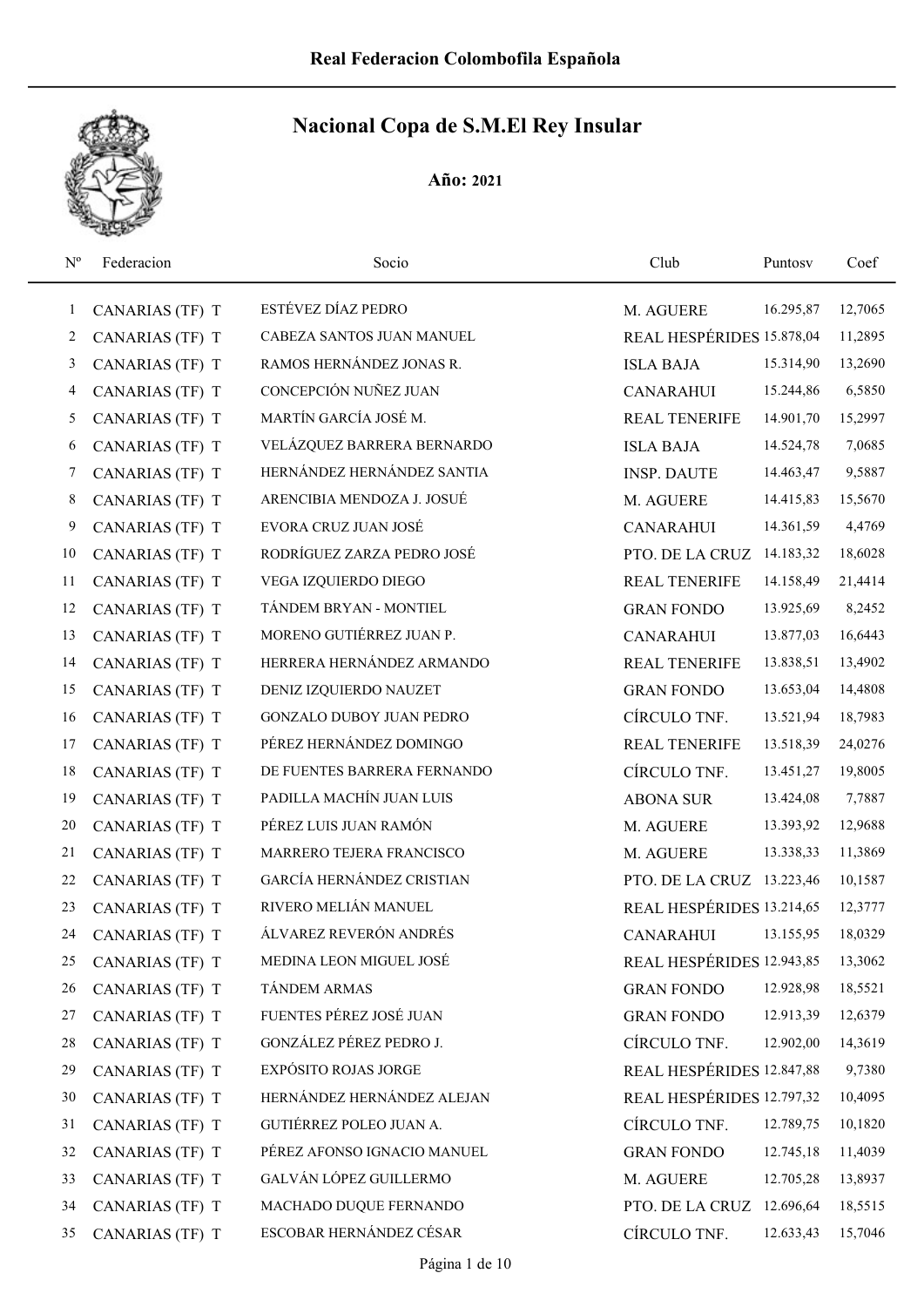

| $N^{o}$ | Federacion      | Socio                             | Club                      | Puntosy   | Coef    |
|---------|-----------------|-----------------------------------|---------------------------|-----------|---------|
| 36      | CANARIAS (TF) T | TÁNDEM ACHAMAN                    | <b>ADEXE</b>              | 12.594,79 | 6,8224  |
| 37      | CANARIAS (TF) T | <b>GARCÍA ORAMAS NICOLÁS</b>      | <b>ABONA SUR</b>          | 12.592,11 | 14,9223 |
| 38      | CANARIAS (TF) T | <b>GOYA RODRÍGUEZ FCO. JAVIER</b> | CÍRCULO TNF.              | 12.576,76 | 22,1322 |
| 39      | CANARIAS (TF) T | MARTÍN ACEVEDO FCO. ENRIQUE       | <b>ISLA BAJA</b>          | 12.537,14 | 16,4647 |
| 40      | CANARIAS (TF) T | LEDESMA BATISTA JOSÉ              | <b>ABONA SUR</b>          | 12.524,30 | 6,2364  |
| 41      | CANARIAS (TF) T | MARTÍN GARCÍA JUAN SGO.           | <b>CANARAHUI</b>          | 12.488,46 | 14,1713 |
| 42      | CANARIAS (TF) T | ALONSO RODRÍGUEZ SIMEI            | M. AGUERE                 | 12.463,54 | 11,5259 |
| 43      | CANARIAS (TF) T | <b>ACOSTA JORGE LAURA</b>         | M. AGUERE                 | 12.455,03 | 11,6992 |
| 44      | CANARIAS (TF) T | GARCÍA ABREU JOSÉ ANDRÉS          | ALAS DEL NORTE 12.398,98  |           | 12,3956 |
| 45      | CANARIAS (TF) T | REYES PÉREZ ELÍAS P.              | <b>CANARAHUI</b>          | 12.393,58 | 6,9789  |
| 46      | CANARIAS (TF) T | DE FUENTES BARRERA CARLOS         | CÍRCULO TNF.              | 12.388,57 | 16,0946 |
| 47      | CANARIAS (TF) T | HERNÁNDEZ HERNÁNDEZ MOISÉS        | <b>ISLA BAJA</b>          | 12.383,59 | 11,4058 |
| 48      | CANARIAS (TF) T | GÓMEZ BAUTE VICTOR D.             | <b>GRAN FONDO</b>         | 12.362,31 | 17,6925 |
| 49      | CANARIAS (TF) T | EXPÓSITO CRUZ JONHATAN            | <b>REAL TENERIFE</b>      | 12.359,79 | 10,2863 |
| 50      | CANARIAS (TF) T | PALOMARES GONZÁLEZ JAVIER         | PTO. DE LA CRUZ 12.306,63 |           | 12,3540 |
| 51      | CANARIAS (TF) T | <b>GROSSO GONZÁLEZ SERGIO</b>     | REAL HESPÉRIDES 12.268,05 |           | 16,3963 |
| 52      | CANARIAS (TF) T | PERAZA MÁRQUEZ GAZMIRA            | CÍRCULO TNF.              | 12.259,13 | 17,9456 |
| 53      | CANARIAS (TF) T | RAMOS CARTAYA CIRIACO             | CÍRCULO TNF.              | 12.257,50 | 17,5283 |
| 54      | CANARIAS (TF) T | JEREZ HERRERA MANUEL              | REAL HESPÉRIDES 12.247,38 |           | 19,7327 |
| 55      | CANARIAS (TF) T | RODRÍGUEZ GONZÁLEZ JOSÉ A.        | REAL HESPÉRIDES 12.237,10 |           | 19,9253 |
| 56      | CANARIAS (TF) T | GARCÍA QUINTERO MARIO M.          | ALAS DEL NORTE 12.214,28  |           | 15,8776 |
| 57      | CANARIAS (TF) T | HERNÁNDEZ RODRÍGUEZ ANIBAL        | CÍRCULO TNF.              | 12.192,94 | 6,6650  |
| 58      | CANARIAS (TF) T | HERNÁNDEZ PÉREZ FRANCISCO J.      | VALLE OROTAVA 12.161,13   |           | 15,8484 |
| 59      | CANARIAS (TF) T | HERNÁNDEZ HERNÁNDEZ JESÚS L.      | <b>REAL TENERIFE</b>      | 12.127,93 | 10,9264 |
| 60      | CANARIAS (TF) T | MESA DÍAZ ANTONIO                 | PTO. DE LA CRUZ 12.122,78 |           | 15,5298 |
| 61      | CANARIAS (TF) T | QUESADA LÓPEZ ÓSCAR               | <b>REAL TENERIFE</b>      | 12.122,16 | 13,7984 |
| 62      | CANARIAS (TF) T | DELGADO TRUJILLO MIGUEL R.        | <b>ABONA SUR</b>          | 12.073,76 | 5,2324  |
| 63      | CANARIAS (TF) T | CABRERA BETHANCORT EUFEMIO        | CÍRCULO TNF.              | 12.046,15 | 14,6677 |
| 64      | CANARIAS (TF) T | SOSA HERNÁNDEZ URBANO             | VALLE OROTAVA 12.017,16   |           | 17,3667 |
| 65      | CANARIAS (TF) T | RODRÍGUEZ PÉREZ PEDRO             | CÍRCULO TNF.              | 12.014,90 | 10,7076 |
| 66      | CANARIAS (TF) T | <b>GONZÁLEZ REMÓN ISIDRO</b>      | <b>CANARAHUI</b>          | 11.967,25 | 13,6694 |
| 67      | CANARIAS (TF) T | MARTÍN HERNÁNDEZ JOSÉ             | <b>REAL TENERIFE</b>      | 11.896,76 | 18,9153 |
| 68      | CANARIAS (TF) T | SIMÓ EDEL RICARDO                 | REAL HESPÉRIDES 11.789,54 |           | 12,6521 |
| 69      | CANARIAS (TF) T | RODRÍGUEZ ALONSO ELOY             | M. AGUERE                 | 11.638,95 | 9,5400  |
| 70      | CANARIAS (TF) T | ESTÉVEZ RAMOS JUAN JOSÉ           | <b>INSP. DAUTE</b>        | 11.631,04 | 14,5460 |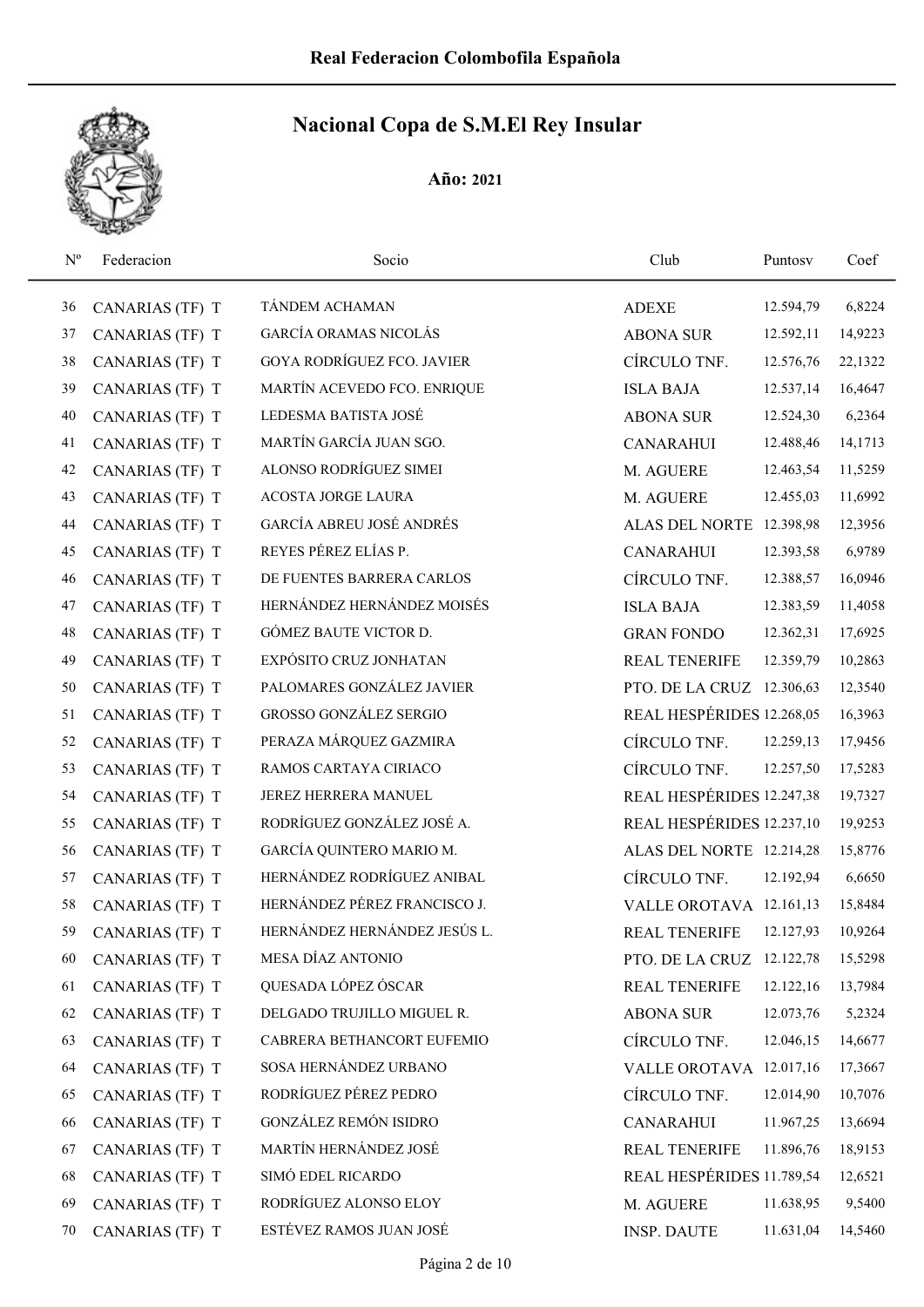

| $N^{\rm o}$ | Federacion      | Socio                         | Club                      | Puntosv   | Coef    |
|-------------|-----------------|-------------------------------|---------------------------|-----------|---------|
| 71          | CANARIAS (TF) T | PERERA MOLINA CRISTÓBAL       | PTO. DE LA CRUZ 11.628,85 |           | 21,1708 |
| 72          | CANARIAS (TF) T | PEÑA MELIÁN ANTONIO RAMÓN     | REAL HESPÉRIDES 11.543,49 |           | 17,0214 |
| 73          | CANARIAS (TF) T | MARICHAL AGUIAR DOMINGO       | REAL HESPÉRIDES 11.535,49 |           | 19,2645 |
| 74          | CANARIAS (TF) T | RODRÍGUEZ RODRÍGUEZ RAMÓN     | REAL HESPÉRIDES 11.487,61 |           | 16,7912 |
| 75          | CANARIAS (TF) T | TOLEDO VARGAS AYTHAMI         | <b>ABONA SUR</b>          | 11.477,97 | 9,1754  |
| 76          | CANARIAS (TF) T | FERNÁNDEZ GONZÁLEZ MATEO      | REAL HESPÉRIDES 11.477,13 |           | 16,4496 |
| 77          | CANARIAS (TF) T | PÉREZ GONZÁLEZ FRANCISCO J.   | VALLE OROTAVA 11.459,79   |           | 15,0570 |
| 78          | CANARIAS (TF) T | MARRERO MACHADO ESTEBAN       | VALLE OROTAVA 11.415,87   |           | 8,8109  |
| 79          | CANARIAS (TF) T | HERNÁNDEZ HERNÁNDEZ JESÚS     | VALLE OROTAVA 11.404,11   |           | 9,2538  |
| 80          | CANARIAS (TF) T | <b>GONZÁLEZ RIVERO CRISTO</b> | <b>ABONA SUR</b>          | 11.389,07 | 10,2533 |
| 81          | CANARIAS (TF) T | <b>RAMOS RAMOS MIGUEL</b>     | <b>CANARAHUI</b>          | 11.334,03 | 23,5481 |
| 82          | CANARIAS (TF) T | <b>GARCÍA ALBERTO RICARDO</b> | <b>GRAN FONDO</b>         | 11.290,22 | 18,0841 |
| 83          | CANARIAS (TF) T | RODRÍGUEZ ALMENARA JESÚS      | REAL HESPÉRIDES 11.261,31 |           | 18,1016 |
| 84          | CANARIAS (TF) T | DENIZ CABRERA JOSÉ J.         | CÍRCULO TNF.              | 11.256,67 | 8,0253  |
| 85          | CANARIAS (TF) T | LUGO DÍAZ JUAN DANIEL         | <b>GRAN FONDO</b>         | 11.148,38 | 20,2198 |
| 86          | CANARIAS (TF) T | CAMARA MARCINKOWSKI CARLOS    | PTO. DE LA CRUZ 11.137,32 |           | 10,9699 |
| 87          | CANARIAS (TF) T | <b>BALAZS ANDRA'S</b>         | <b>REAL TENERIFE</b>      | 11.106,39 | 20,8493 |
| 88          | CANARIAS (TF) T | PÉREZ PÉREZ JAVIER            | PTO. DE LA CRUZ 11.101,10 |           | 21,0488 |
| 89          | CANARIAS (TF) T | ABRANTE MARTÍN MANUEL LUIS    | PTO. DE LA CRUZ 11.081,11 |           | 25,9501 |
| 90          | CANARIAS (TF) T | AFONSO RUANO JOSÉ MANUEL      | <b>GRAN FONDO</b>         | 11.068,54 | 11,7432 |
| 91          | CANARIAS (TF) T | MARTÍN AFONSO TORIBIO         | <b>DRAGO</b>              | 11.066,28 | 10,1067 |
| 92          | CANARIAS (TF) T | DÍAZ REVERÓN FRANCISCO        | CÍRCULO TNF.              | 11.032,63 | 11,6756 |
| 93          | CANARIAS (TF) T | <b>BELLO GONZÁLEZ EMILIO</b>  | PTO. DE LA CRUZ 11.013,40 |           | 11,8854 |
| 94          | CANARIAS (TF) T | DÍAZ GONZÁLEZ JOSÉ A.         | <b>DRAGO</b>              | 10.984,81 | 10,4499 |
| 95          | CANARIAS (TF) T | PESCOSO DOMÍNGUEZ MANUEL A.   | <b>DRAGO</b>              | 10.974,28 | 11,6434 |
| 96          | CANARIAS (TF) T | SIVERIO MARTÍN PEDRO          | CÍRCULO TNF.              | 10.961,62 | 12,4659 |
| 97          | CANARIAS (TF) T | MARRERO DÍAZ JOSÉ VÍCTOR      | REAL HESPÉRIDES 10.950,92 |           | 9,6187  |
| 98          | CANARIAS (TF) T | MARTÍN GARCÍA JONAY           | <b>GRAN FONDO</b>         | 10.926,40 | 13,8201 |
| 99          | CANARIAS (TF) T | SILVERIO GRILLO RAFAEL J.     | PTO. DE LA CRUZ 10.899,81 |           | 13,6841 |
| 100         | CANARIAS (TF) T | PEÑA MELIÁN FERNANDO          | CÍRCULO TNF.              | 10.887,71 | 16,0310 |
| 101         | CANARIAS (TF) T | EXPÓSITO ROJAS SERGIO         | REAL HESPÉRIDES 10.873,54 |           | 13,6729 |
| 102         | CANARIAS (TF) T | LEÓN ARVELO JOSÉ ANTONIO      | <b>DRAGO</b>              | 10.865,05 | 12,9517 |
| 103         | CANARIAS (TF) T | GARCÍA RODRÍGUEZ FERNANDO     | M. AGUERE                 | 10.806,96 | 14,3165 |
| 104         | CANARIAS (TF) T | YANES RODRÍGUEZ JULIO         | <b>CANARAHUI</b>          | 10.801,44 | 10,2603 |
| 105         | CANARIAS (TF) T | ACOSTA CAMACHO SALVADOR       | M. AGUERE                 | 10.779,89 | 14,3405 |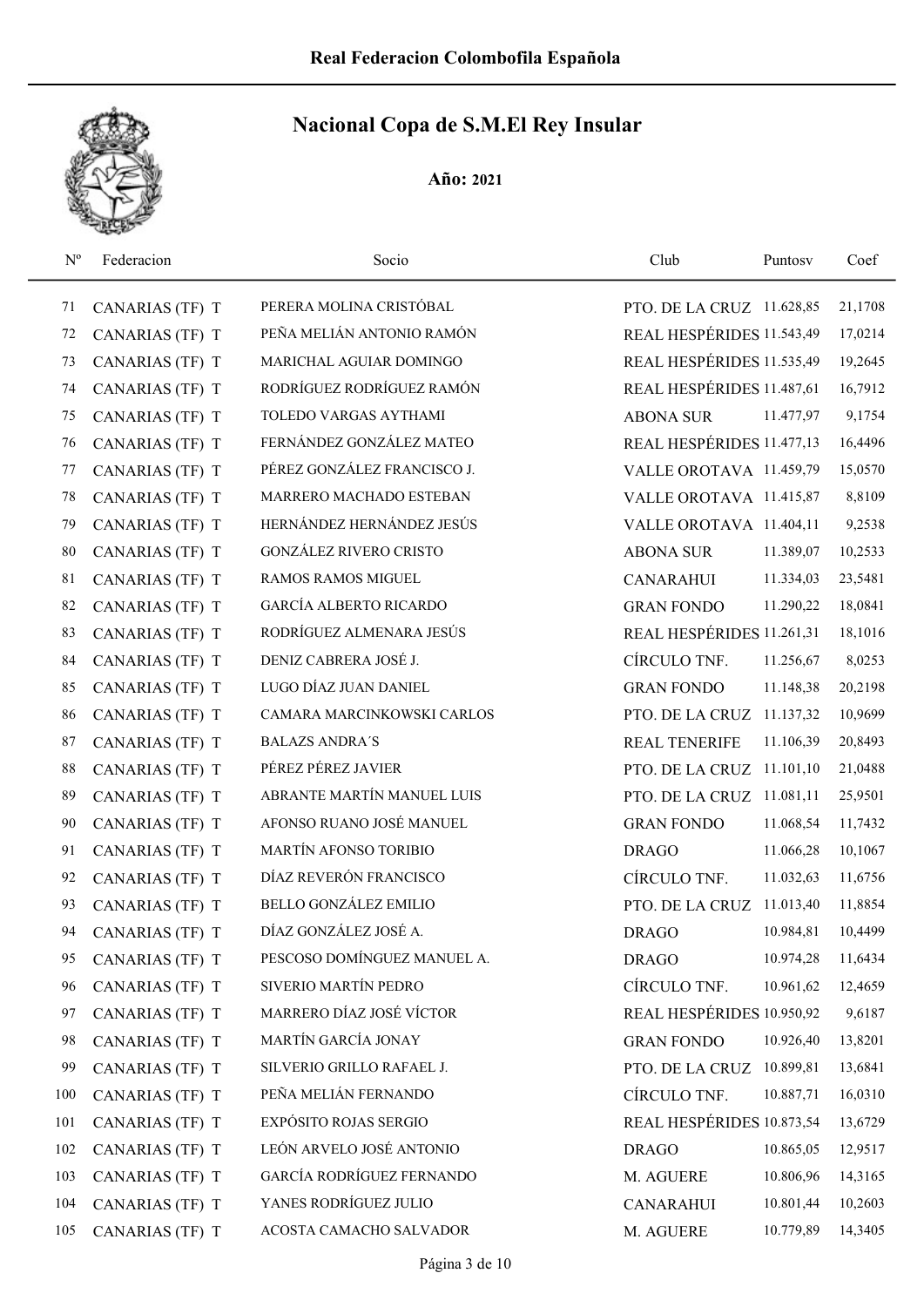

| $N^{o}$ | Federacion      | Socio                                | Club                      | Puntosv   | Coef    |
|---------|-----------------|--------------------------------------|---------------------------|-----------|---------|
| 106     | CANARIAS (TF) T | HERNÁNDEZ ALONSO QUITERIO            | <b>ABONA SUR</b>          | 10.764,06 | 7,1939  |
| 107     | CANARIAS (TF) T | RODRÍGUEZ DE PAZ FERNANDO            | REAL HESPÉRIDES 10.757,13 |           | 22,0082 |
| 108     | CANARIAS (TF) T | AFONSO AFONSO ÁNGEL                  | CÍRCULO TNF.              | 10.747,42 | 15,3088 |
| 109     | CANARIAS (TF) T | HERNÁNDEZ CASTILLA JUAN C.           | ALAS DEL NORTE 10.740,98  |           | 22,9882 |
| 110     | CANARIAS (TF) T | <b>GARCÍA RAMOS FRANCISCO JAVIER</b> | REAL HESPÉRIDES 10.710,56 |           | 11,8276 |
| 111     | CANARIAS (TF) T | MARTÍN PÉREZ CARMELO B.              | VALLE OROTAVA 10.703,45   |           | 10,7220 |
| 112     | CANARIAS (TF) T | HERNÁNDEZ GONZÁLEZ DANIEL FC         | <b>ISLA BAJA</b>          | 10.645,15 | 14,2210 |
| 113     | CANARIAS (TF) T | LÓPEZ DE FUENTES AGUSTÍN             | REAL HESPÉRIDES 10.635,88 |           | 13,2133 |
| 114     | CANARIAS (TF) T | MARTÍN RODRÍGUEZ JORGE               | <b>ABONA SUR</b>          | 10.634,26 | 21,2112 |
| 115     | CANARIAS (TF) T | DELGADO NUÑEZ ASENSIO                | <b>REAL TENERIFE</b>      | 10.633,18 | 17,7889 |
| 116     | CANARIAS (TF) T | SABINA SOSA JOSÉ ROMÁN               | REAL HESPÉRIDES 10.626,39 |           | 13,4937 |
| 117     | CANARIAS (TF) T | RODRÍGUEZ PAVÓN JOSÉ JUAN            | <b>GRAN FONDO</b>         | 10.563,23 | 24,2504 |
| 118     | CANARIAS (TF) T | MESA LLANOS JOSÉ MIGUEL              | <b>REAL TENERIFE</b>      | 10.559,05 | 18,6252 |
| 119     | CANARIAS (TF) T | <b>CANO CANO JUAN</b>                | M. AGUERE                 | 10.549,49 | 17,6715 |
| 120     | CANARIAS (TF) T | DIÁZ ÁLVAREZ JUAN MANUEL             | REAL HESPÉRIDES 10.546,72 |           | 21,8399 |
| 121     | CANARIAS (TF) T | VALENCIA HERNÁNDEZ JUAN M.           | REAL HESPÉRIDES 10.541,94 |           | 14,7213 |
| 122     | CANARIAS (TF) T | CABRERA GONZÁLEZ DANIEL              | ALAS DEL NORTE 10.529,09  |           | 19,1318 |
| 123     | CANARIAS (TF) T | CARRILLO DEL CASTILLO FERNAND        | REAL HESPÉRIDES 10.474,03 |           | 20,0855 |
| 124     | CANARIAS (TF) T | VALENCIA RAMOS ÁLVARO                | REAL HESPÉRIDES 10.408,00 |           | 17,1589 |
| 125     | CANARIAS (TF) T | REBOSO ACOSTA JUAN                   | REAL HESPÉRIDES 10.407,70 |           | 16,1886 |
| 126     | CANARIAS (TF) T | EXPOSITO GARCÍA JULIO                | REAL HESPÉRIDES 10.396,18 |           | 15,5483 |
| 127     | CANARIAS (TF) T | MORALES JIMÉNEZ Mª MERCEDES          | M. AGUERE                 | 10.369,69 | 22,0207 |
| 128     | CANARIAS (TF) T | EXPÓSITO RODRÍGUEZ SALVADOR          | <b>DRAGO</b>              | 10.363,71 | 17,1963 |
| 129     | CANARIAS (TF) T | MEDEROS CASTELLANO JUAN R.           | REAL HESPÉRIDES 10.321,70 |           | 18,3304 |
| 130     | CANARIAS (TF) T | SANTANA ARBELO JAVIER F.             | REAL HESPÉRIDES 10.279,46 |           | 19,3004 |
| 131     | CANARIAS (TF) T | SOCAS MARTÍN GABRIEL                 | <b>REAL TENERIFE</b>      | 10.277,48 | 19,5225 |
| 132     | CANARIAS (TF) T | HERRERA HERNÁNDEZ JUAN C.            | REAL TENERIFE             | 10.205,81 | 23,7388 |
| 133     | CANARIAS (TF) T | DÍAZ ÁLVAREZ ISIDRO                  | REAL HESPÉRIDES 10.126,83 |           | 16,6260 |
| 134     | CANARIAS (TF) T | RODRÍGUEZ DELGADO ANTONIO            | <b>REAL TENERIFE</b>      | 10.075,30 | 24,2447 |
| 135     | CANARIAS (TF) T | FRANCISCO LORENZO MAXIMINO           | <b>REAL TENERIFE</b>      | 10.073,44 | 20,2582 |
| 136     | CANARIAS (TF) T | TAMAJÓN HERNÁNDEZ FRANCISCO          | PTO. DE LA CRUZ 10.060,12 |           | 17,8063 |
| 137     | CANARIAS (TF) T | LUIS MARTÍN FCO. JAVIER              | <b>ISLA BAJA</b>          | 10.011,01 | 11,1432 |
| 138     | CANARIAS (TF) T | GONZALEZ RODRÍGUEZ CLAUDIO M         | <b>ISLA BAJA</b>          | 9.996,44  | 16,4995 |
| 139     | CANARIAS (TF) T | NAVARRO RODRÍGUEZ IVÁN J.            | CÍRCULO TNF.              | 9.982,34  | 26,8750 |
| 140     | CANARIAS (TF) T | EXPÓSITO ROJAS MIGUEL A.             | REAL HESPÉRIDES 9.955,66  |           | 20,8578 |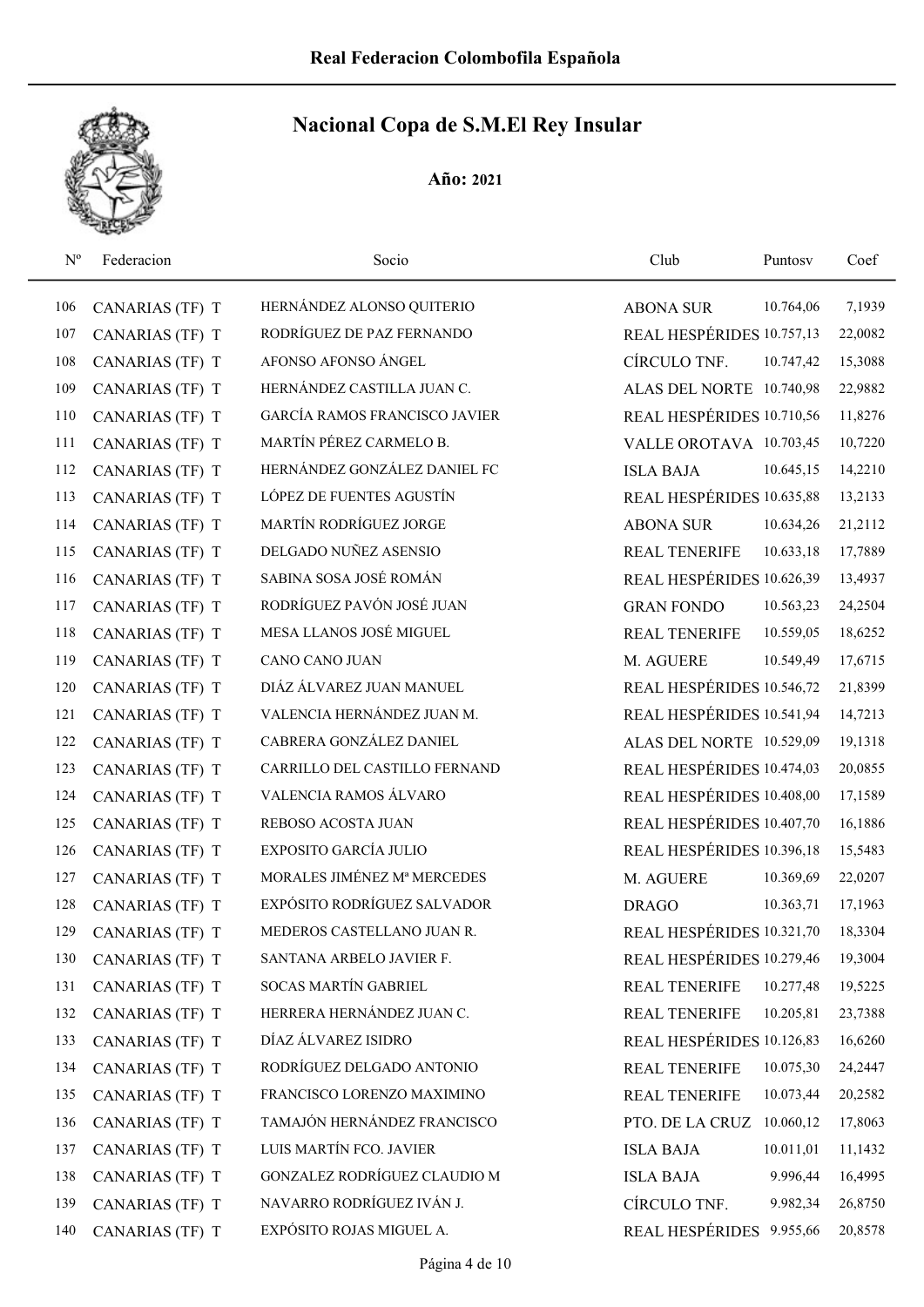| $N^{o}$ | Federacion      | Socio                        | Club                     | Puntosy  | Coef    |
|---------|-----------------|------------------------------|--------------------------|----------|---------|
| 141     | CANARIAS (TF) T | PERERA HERNÁNDEZ HUMBERTO D. | REAL HESPÉRIDES 9.950,44 |          | 21,6741 |
| 142     | CANARIAS (TF) T | ESPINOSA GONZÁLEZ LIDIA      | CÍRCULO TNF.             | 9.949,12 | 27,6504 |
| 143     | CANARIAS (TF) T | REVERÓN DELGADO ALONSO       | <b>REAL TENERIFE</b>     | 9.870,22 | 21,7314 |
| 144     | CANARIAS (TF) T | MENDOZA PEÑA JOSÉ JAVIER     | REAL HESPÉRIDES 9.833,23 |          | 26,8301 |
| 145     | CANARIAS (TF) T | TÁNDEM PEPITO - HUGO PALMERO | REAL HESPÉRIDES 9.829,63 |          | 22,1378 |
| 146     | CANARIAS (TF) T | ABAD ABAD MIGUEL ANGEL       | <b>REAL TENERIFE</b>     | 9.784,54 | 24,2036 |
| 147     | CANARIAS (TF) T | HERNÁNDEZ BÁEZ TELESFORO ADÁ | <b>ISLA BAJA</b>         | 9.764,69 | 19,6445 |
| 148     | CANARIAS (TF) T | DELGADO GARCÍA DOMINGO       | <b>ABONA SUR</b>         | 9.757,08 | 17,0456 |
| 149     | CANARIAS (TF) T | ÁLVARO ALFONSO JOSÉ MARÍA    | <b>DRAGO</b>             | 9.745,15 | 17,9313 |
| 150     | CANARIAS (TF) T | HERNÁNDEZ WALO DOMINGO T.    | <b>INSP. DAUTE</b>       | 9.726,97 | 10,3416 |
| 151     | CANARIAS (TF) T | GONZÁLEZ ÁLVAREZ SALVADOR    | PTO. DE LA CRUZ          | 9.710,10 | 10,2441 |
| 152     | CANARIAS (TF) T | FIGUEROA ÉVORA DOMINGO       | <b>REAL TENERIFE</b>     | 9.684,04 | 26,5137 |
| 153     | CANARIAS (TF) T | TÁNDEM BARRETO - CARLOS      | <b>DRAGO</b>             | 9.661,19 | 18,2757 |
| 154     | CANARIAS (TF) T | <b>BRITO SÁNCHEZ ELIÁN</b>   | M. AGUERE                | 9.569,85 | 16,5276 |
| 155     | CANARIAS (TF) T | PLASENCIA HERRERA EDUARDO    | <b>CANARAHUI</b>         | 9.556,32 | 12,6068 |
| 156     | CANARIAS (TF) T | LORENZO GARCÍA RAÚL          | <b>ISLA BAJA</b>         | 9.530,68 | 11,7291 |
| 157     | CANARIAS (TF) T | HERNÁNDEZ MÉNDEZ RUBÉN       | <b>REAL HESPÉRIDES</b>   | 9.493,39 | 27,9700 |
| 158     | CANARIAS (TF) T | MARTÍN GARCÍA ROBERTO        | PTO. DE LA CRUZ          | 9.440,43 | 13,5259 |
| 159     | CANARIAS (TF) T | RAMOS DELGADO MARCOS ANTONI  | CÍRCULO TNF.             | 9.402,97 | 5,7935  |
| 160     | CANARIAS (TF) T | FROST EDWARD ANTHONY         | PTO. DE LA CRUZ          | 9.366,03 | 22,0505 |
| 161     | CANARIAS (TF) T | DAMAS DAMAS RICHARD          | <b>REAL HESPÉRIDES</b>   | 9.308,90 | 22,3983 |
| 162     | CANARIAS (TF) T | CALZADILLA LORENZO JULIO     | PTO. DE LA CRUZ          | 9.259,37 | 18,0334 |
| 163     | CANARIAS (TF) T | MONTIEL TORRES DIEGO         | <b>GRAN FONDO</b>        | 9.226,41 | 9,7065  |
| 164     | CANARIAS (TF) T | MARTÍN AFONSO JOSÉ MANUEL    | <b>DRAGO</b>             | 9.205,47 | 21,1345 |
| 165     | CANARIAS (TF) T | GONZÁLEZ CÁRDENAS ALEXANDER  | <b>DRAGO</b>             | 9.191,07 | 23,8712 |
| 166     | CANARIAS (TF) T | GONZÁLEZ GARCÍA JOSÉ         | PTO. DE LA CRUZ          | 9.148,62 | 10,0023 |
| 167     | CANARIAS (TF) T | PAZ OVAL JOSÉ LUIS           | <b>ABONA SUR</b>         | 9.092,04 | 17,8678 |
| 168     | CANARIAS (TF) T | SIVERIO PÉREZ JOSÉ JORGE     | <b>REAL TENERIFE</b>     | 9.049,87 | 13,7609 |
| 169     | CANARIAS (TF) T | <b>GARCÍA BRITO DAVID</b>    | PTO. DE LA CRUZ          | 9.023,65 | 4,8525  |
| 170     | CANARIAS (TF) T | FEBLES MARTÍN JOSÉ RAMÓN     | <b>GRAN FONDO</b>        | 9.007,36 | 15,0912 |
| 171     | CANARIAS (TF) T | DUQUE FARIÑA MANUEL CELSO    | <b>GRAN FONDO</b>        | 8.966,81 | 13,1024 |
| 172     | CANARIAS (TF) T | CABO MARTÍN AGUSTÍN          | PTO. DE LA CRUZ          | 8.808,23 | 20,2062 |
| 173     | CANARIAS (TF) T | GONZÁLEZ RODRÍGUEZ ENRIQUE   | CÍRCULO TNF.             | 8.800,06 | 18,3525 |
| 174     | CANARIAS (TF) T | HERNÁNDEZ RODRÍGUEZ GREGORI  | <b>ISLA BAJA</b>         | 8.720,60 | 11,5911 |
| 175     | CANARIAS (TF) T | PERERA CASAÑAS JUAN I.       | <b>INSP. DAUTE</b>       | 8.713,72 | 15,2591 |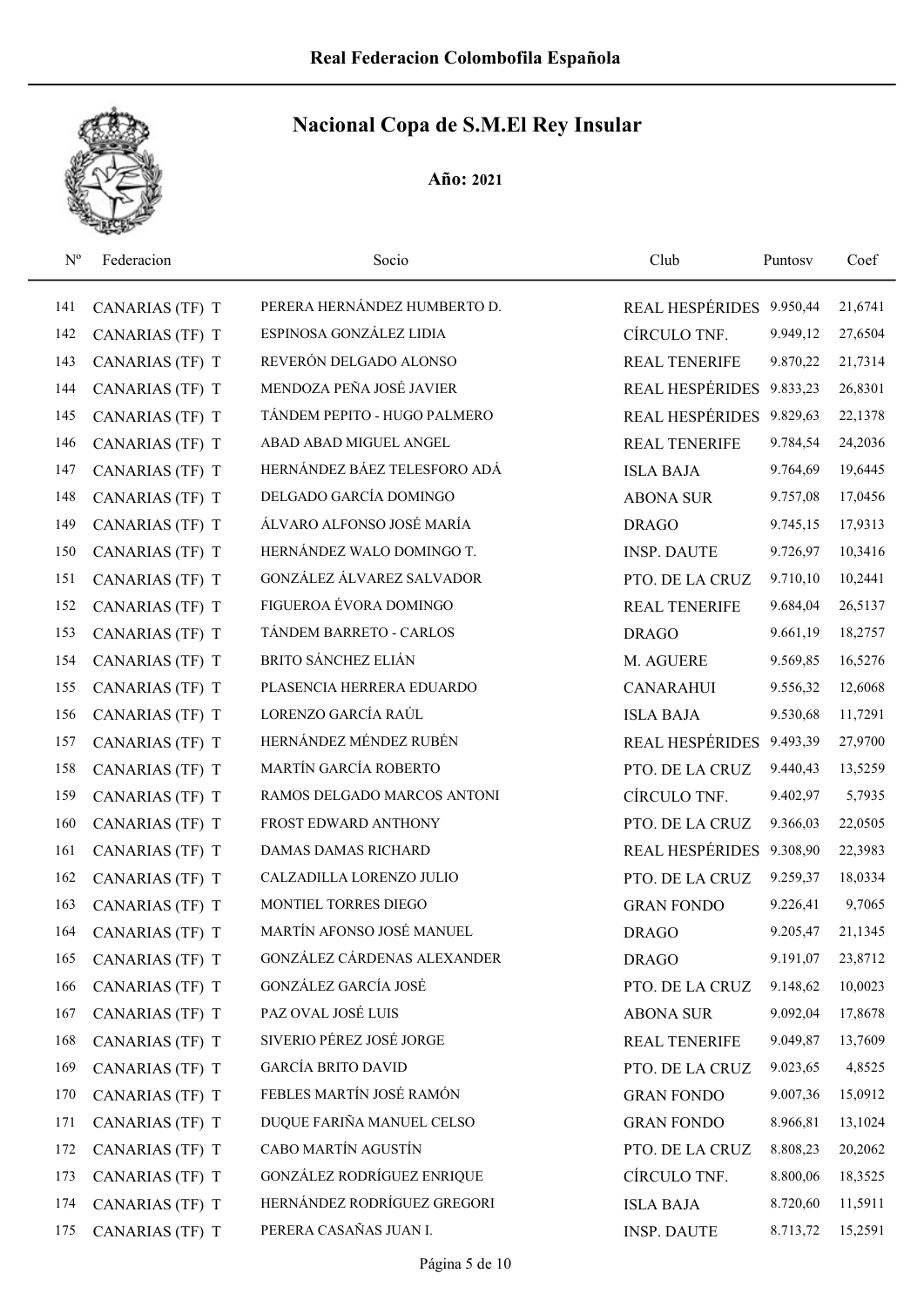

| $N^{o}$ | Federacion      | Socio                       | Club                     | Puntosy  | Coef    |
|---------|-----------------|-----------------------------|--------------------------|----------|---------|
| 176     | CANARIAS (TF) T | TOLEDO RIZO ADONAY          | <b>DRAGO</b>             | 8.575,74 | 19,5191 |
| 177     | CANARIAS (TF) T | EXPÓSITO ROJAS ANTONIO      | <b>REAL HESPÉRIDES</b>   | 8.525,69 | 17,3453 |
| 178     | CANARIAS (TF) T | <b>TOLEDO BAUTE MANUEL</b>  | <b>GRAN FONDO</b>        | 8.512,70 | 5,1219  |
| 179     | CANARIAS (TF) T | MEDEROS BORGES AIRÁN        | <b>ABONA SUR</b>         | 8.489,53 | 21,8911 |
| 180     | CANARIAS (TF) T | TANDEM JAVIER RIVERO - JUAN | CÍRCULO TNF.             | 8.424,97 | 15,6322 |
| 181     | CANARIAS (TF) T | HERNÁNDEZ TOMÉ DOMINGO J.   | <b>GRAN FONDO</b>        | 8.338,31 | 9,3535  |
| 182     | CANARIAS (TF) T | SANTANA ESPINOSA MANUEL     | PTO. DE LA CRUZ          | 8.317,18 | 9,1305  |
| 183     | CANARIAS (TF) T | AGUILAR PÉREZ JOSÉ RAMÓN    | CÍRCULO TNF.             | 8.311,27 | 17,7398 |
| 184     | CANARIAS (TF) T | PADILLA DELGADO NAYRA       | CÍRCULO TNF.             | 8.288,41 | 14,1368 |
| 185     | CANARIAS (TF) T | GONZÁLEZ ESTÉVEZ JONATHAN   | REAL HESPÉRIDES 8.279,95 |          | 17,0153 |
| 186     | CANARIAS (TF) T | MARTÍN BRITO ADOLFO         | REAL HESPÉRIDES 8.189,17 |          | 14,9961 |
| 187     | CANARIAS (TF) T | DÍAZ GARCÍA VALENTÍN        | M. AGUERE                | 8.131,01 | 19,1915 |
| 188     | CANARIAS (TF) T | MARTÍN MORALES MATÍAS DAVID | <b>VALLE OROTAVA</b>     | 8.128,16 | 12,7128 |
| 189     | CANARIAS (TF) T | DÁVILA MARTÍNEZ FRANCISCO   | REAL HESPÉRIDES 8.112,84 |          | 18,5563 |
| 190     | CANARIAS (TF) T | GARCÍA CARVAJAL FRANCISCO   | CÍRCULO TNF.             | 8.082,70 | 23,2209 |
| 191     | CANARIAS (TF) T | PÉREZ DELGADO ALONSO        | <b>ALAS DEL NORTE</b>    | 8.077,78 | 15,8758 |
| 192     | CANARIAS (TF) T | HERNÁNDEZ MORA DOMINGO      | CÍRCULO TNF.             | 8.075,28 | 11,3424 |
| 193     | CANARIAS (TF) T | PALMERO AFONSO JUAN DAVID   | M. AGUERE                | 8.074,85 | 9,8258  |
| 194     | CANARIAS (TF) T | HERNÁNDEZ LEÓN JOSÉ DOMINGO | <b>ABONA SUR</b>         | 7.997,63 | 7,4399  |
| 195     | CANARIAS (TF) T | <b>GONZÁLEZ SOSA SIXTO</b>  | <b>ABONA SUR</b>         | 7.945,54 | 6,0985  |
| 196     | CANARIAS (TF) T | HERNÁNDEZ GONZÁLEZ ZAIDA C. | <b>ALAS DEL NORTE</b>    | 7.873,53 | 8,6131  |
| 197     | CANARIAS (TF) T | GONZÁLEZ ALONSO FRANCISCO   | <b>CANARAHUI</b>         | 7.872,71 | 6,1360  |
| 198     | CANARIAS (TF) T | RANCEL CLARK LEONARDO       | <b>ADEXE</b>             | 7.872,02 | 10,1899 |
| 199     | CANARIAS (TF) T | <b>GONZÁLEZ LUIS PABLO</b>  | <b>VALLE OROTAVA</b>     | 7.863,88 | 9,2780  |
| 200     | CANARIAS (TF) T | MORA MEDINA JUAN            | <b>ADEXE</b>             | 7.858,75 | 16,9092 |
| 201     | CANARIAS (TF) T | PÉREZ FORTE JUAN MANUEL     | <b>INSP. DAUTE</b>       | 7.815,74 | 17,8793 |
| 202     | CANARIAS (TF) T | VARAS REYES Mª ISABEL       | <b>REAL TENERIFE</b>     | 7.575,05 | 19,1599 |
| 203     | CANARIAS (TF) T | RAVELO RAMOS JUAN CARLOS    | REAL HESPÉRIDES 7.567,17 |          | 12,6087 |
| 204     | CANARIAS (TF) T | CASTILLO DE LA ROSA JUAN J. | REAL HESPÉRIDES 7.562,86 |          | 25,9154 |
| 205     | CANARIAS (TF) T | <b>GIL GARCÍA MANUEL</b>    | REAL HESPÉRIDES 7.526,21 |          | 25,9528 |
| 206     | CANARIAS (TF) T | CLEMENTE PÉREZ MANUEL       | REAL TENERIFE            | 7.479,49 | 18,1425 |
| 207     | CANARIAS (TF) T | LUIS DÍAZ KEVIN             | <b>ISLA BAJA</b>         | 7.388,57 | 14,6275 |
| 208     | CANARIAS (TF) T | MERIQI SHUKRI               | <b>CANARAHUI</b>         | 7.333,96 | 14,0844 |
| 209     | CANARIAS (TF) T | REYES PADILLA JOSÉ M.       | REAL HESPÉRIDES 7.304,90 |          | 8,9066  |
| 210     | CANARIAS (TF) T | HERNÁNDEZ RODRÍGUEZ JUAN J. | VALLE OROTAVA            | 7.297,69 | 6,4478  |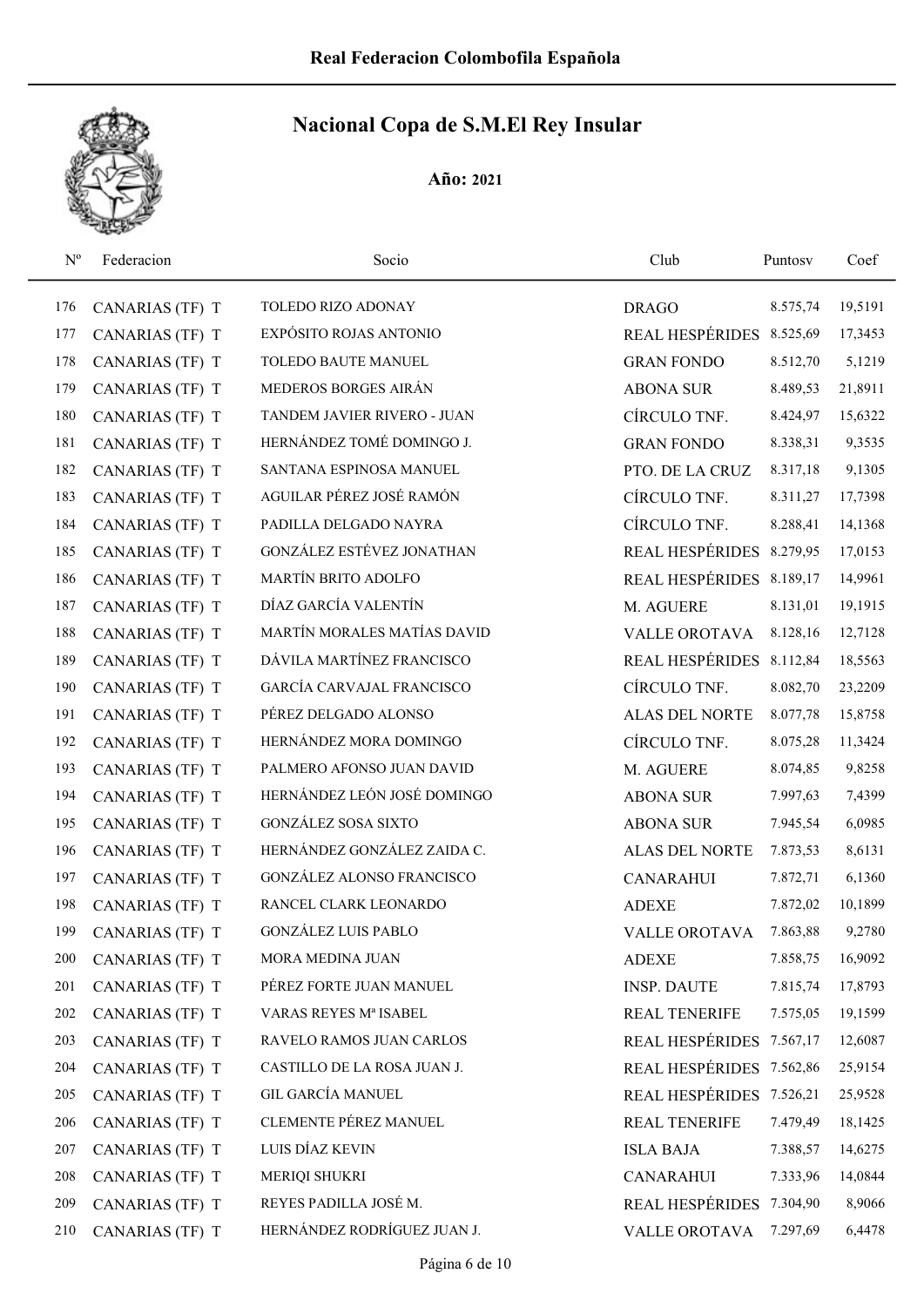

| $N^{o}$ | Federacion      | Socio                           | Club                     | Puntosy  | Coef    |
|---------|-----------------|---------------------------------|--------------------------|----------|---------|
| 211     | CANARIAS (TF) T | <b>GUTIÉRREZ SANTOS BENIGNO</b> | M. AGUERE                | 7.277,77 | 17,9459 |
| 212     | CANARIAS (TF) T | MARTÍN TABARES LEOPOLDO         | <b>ADEXE</b>             | 7.273,58 | 21,8305 |
| 213     | CANARIAS (TF) T | GUTIÉRREZ SEPULVEDA VÍCTOR D.   | <b>CANARAHUI</b>         | 7.263,69 | 14,9895 |
| 214     | CANARIAS (TF) T | GONZÁLEZ PÉREZ JOSÉ M.          | <b>DRAGO</b>             | 7.215,69 | 6,3276  |
| 215     | CANARIAS (TF) T | <b>AGNOLI ANDREAS ERNESTO</b>   | <b>ABONA SUR</b>         | 7.188,89 | 11,1983 |
| 216     | CANARIAS (TF) T | RODRÍGUEZ GIL ROBIN             | REAL HESPÉRIDES 6.944,13 |          | 10,6369 |
| 217     | CANARIAS (TF) T | DÍAZ LINARES DOMINGO            | <b>ISLA BAJA</b>         | 6.941,19 | 25,0850 |
| 218     | CANARIAS (TF) T | DIAZ TEJERA SERGIO DAVID        | <b>REAL HESPÉRIDES</b>   | 6.884,36 | 18,3230 |
| 219     | CANARIAS (TF) T | PLASENCIA HORMIGA BESAY         | <b>REAL TENERIFE</b>     | 6.883,75 | 11,9867 |
| 220     | CANARIAS (TF) T | JORGE MEDINA ALBERTO            | <b>ADEXE</b>             | 6.880,55 | 9,4299  |
| 221     | CANARIAS (TF) T | CALZADILLA LORENZO ANTONIO      | PTO. DE LA CRUZ          | 6.869,37 | 6,5030  |
| 222     | CANARIAS (TF) T | LORENZO LUIS BRAULIO            | <b>VALLE OROTAVA</b>     | 6.762,15 | 12,0671 |
| 223     | CANARIAS (TF) T | ARA ABRANTE PABLO DE            | PTO. DE LA CRUZ          | 6.749,64 | 7,2564  |
| 224     | CANARIAS (TF) T | AGUIAR ÁLVAREZ JOSÉ             | <b>REAL TENERIFE</b>     | 6.737,47 | 15,0176 |
| 225     | CANARIAS (TF) T | PERDOMO GUTIÉRREZ JOSÉ FCO.     | <b>VALLE OROTAVA</b>     | 6.658,49 | 23,1329 |
| 226     | CANARIAS (TF) T | PÉREZ ESTÉVEZ FCO. JAVIER       | <b>ABONA SUR</b>         | 6.586,71 | 9,2068  |
| 227     | CANARIAS (TF) T | RAMOS HERNÁNDEZ FELIPE J.       | <b>ADEXE</b>             | 6.558,05 | 9,7379  |
| 228     | CANARIAS (TF) T | TABARES RODRÍGUEZ DIEGO         | <b>REAL TENERIFE</b>     | 6.545,66 | 13,8861 |
| 229     | CANARIAS (TF) T | PADRÓN RODRÍGUEZ JOSÉ A.        | PTO. DE LA CRUZ          | 6.511,17 | 11,6937 |
| 230     | CANARIAS (TF) T | MEDINA MARTÍN ANGÉLICA          | <b>CANARAHUI</b>         | 6.449,57 | 3,2719  |
| 231     | CANARIAS (TF) T | DONATE ALBERTO CARLOS           | <b>GRAN FONDO</b>        | 6.447,93 | 4,7657  |
| 232     | CANARIAS (TF) T | DEL ROSARIO DÍAZ ANDRÉS         | <b>INSP. DAUTE</b>       | 6.437,56 | 6,7324  |
| 233     | CANARIAS (TF) T | BAEZA LÓPEZ JOSÉ N.             | PTO. DE LA CRUZ          | 6.399,72 | 5,4651  |
| 234     | CANARIAS (TF) T | RODRÍGUEZ HERRERA GUSTAVO       | <b>ADEXE</b>             | 6.342,95 | 6,4678  |
| 235     | CANARIAS (TF) T | RODRÍGUEZ MIRABAL JOSÉ M.       | M. AGUERE                | 6.219,18 | 8,2232  |
| 236     | CANARIAS (TF) T | MARTÍN GONZÁLEZ PEDRO           | <b>CULTURAL CHINE</b>    | 5.914,13 | 16,9412 |
| 237     | CANARIAS (TF) T | DÍAZ MEDINA ROMÁN DOMINGO       | <b>ABONA SUR</b>         | 5.854,10 | 12,8899 |
| 238     | CANARIAS (TF) T | GARCÍA BENÍTEZ MANUEL           | <b>DRAGO</b>             | 5.848,25 | 8,3449  |
| 239     | CANARIAS (TF) T | <b>AGUIAR DÍAZ FLORENTIN</b>    | M. AGUERE                | 5.773,30 | 19,5378 |
| 240     | CANARIAS (TF) T | <b>GONZÁLEZ POZO GABRIEL</b>    | <b>CANARAHUI</b>         | 5.720,70 | 1,1580  |
| 241     | CANARIAS (TF) T | HERNÁNDEZ RODRÍGUEZ JUAN L.     | M. AGUERE                | 5.711,16 | 14,1812 |
| 242     | CANARIAS (TF) T | ENCINOSO SOLER TOMÁS            | PTO. DE LA CRUZ          | 5.612,78 | 5,2934  |
| 243     | CANARIAS (TF) T | GONZÁLEZ NAVARRO SERGIO JOSÉ    | <b>GRAN FONDO</b>        | 5.610,87 | 7,5907  |
| 244     | CANARIAS (TF) T | HERNÁNDEZ RAMOS HÉCTOR          | CÍRCULO TNF.             | 5.600,33 | 4,6325  |
| 245     | CANARIAS (TF) T | TRUJILLO BÁEZ JULIÁN            | VALLE OROTAVA            | 5.551,02 | 14,0917 |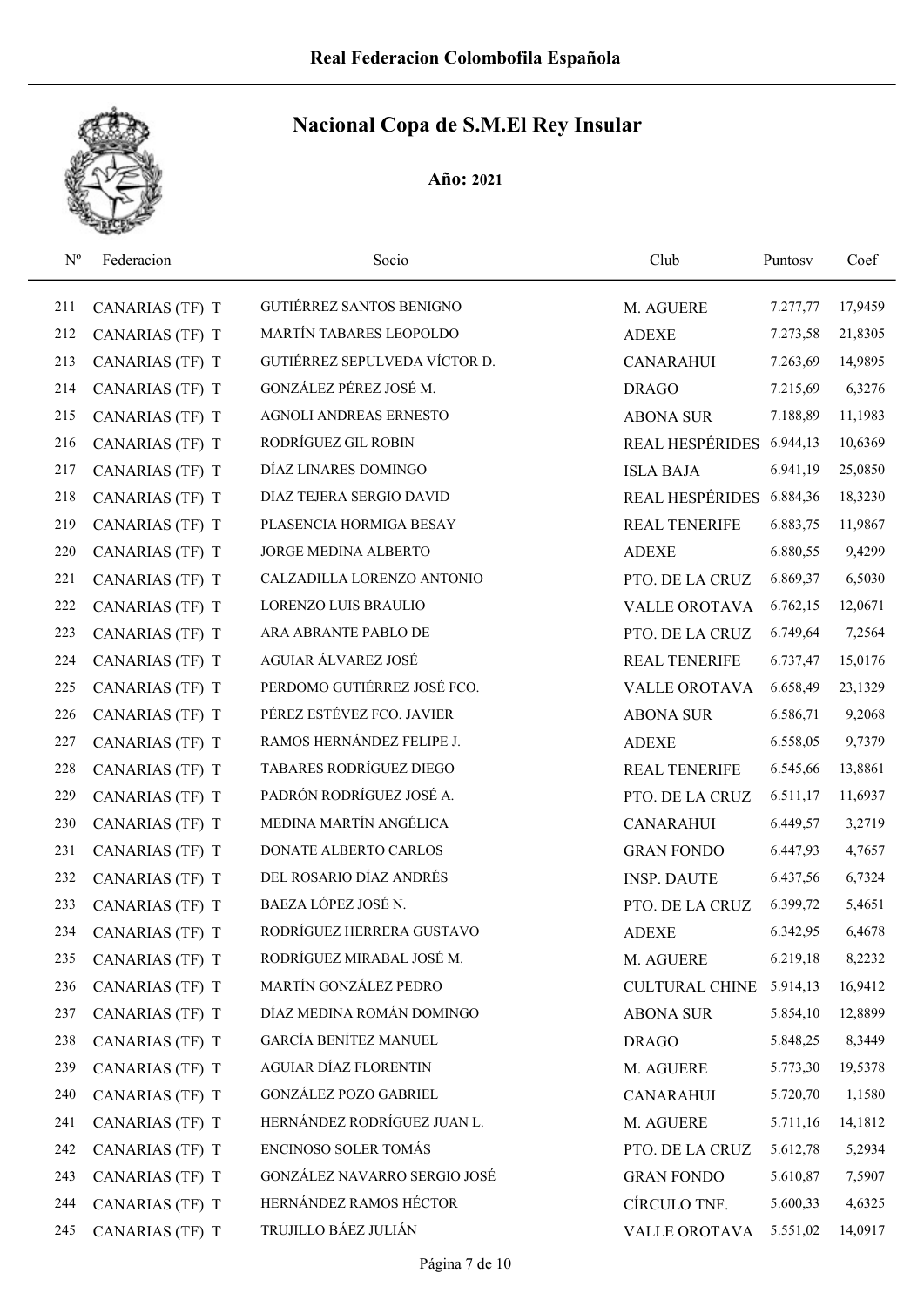

| $N^{o}$ | Federacion      | Socio                        | Club                   | Puntosy  | Coef    |
|---------|-----------------|------------------------------|------------------------|----------|---------|
| 246     | CANARIAS (TF) T | <b>EHRENTREICH ROBERT</b>    | <b>DRAGO</b>           | 5.540,74 | 6,1834  |
| 247     | CANARIAS (TF) T | TORRES GONZÁLEZ DIONISIO M.  | PTO. DE LA CRUZ        | 5.472,92 | 6,4817  |
| 248     | CANARIAS (TF) T | RODRIGUEZ GONZÁLEZ PEDRO J.  | PTO. DE LA CRUZ        | 5.459,34 | 12,2204 |
| 249     | CANARIAS (TF) T | MORALES ÁLVAREZ DAN MISAEL   | <b>CANARAHUI</b>       | 5.447,11 | 10,8856 |
| 250     | CANARIAS (TF) T | DÍAZ ACOSTA DOMINGO MARIO    | <b>ADEXE</b>           | 5.437,99 | 2,8894  |
| 251     | CANARIAS (TF) T | VELÁZQUEZ GALLARDO HÉCTOR J. | <b>ISLA BAJA</b>       | 5.425,35 | 6,8383  |
| 252     | CANARIAS (TF) T | SUÁREZ LÓPEZ JUAN LUIS       | <b>ADEXE</b>           | 5.423,69 | 7,2114  |
| 253     | CANARIAS (TF) T | LLARENA GONZÁLEZ JUAN V.     | <b>GRAN FONDO</b>      | 5.383,50 | 6,8703  |
| 254     | CANARIAS (TF) T | REAL ÁLVAREZ MARCOS          | <b>ALAS DEL NORTE</b>  | 5.300,02 | 7,3527  |
| 255     | CANARIAS (TF) T | GARCÍA CANO JESÚS D.         | CÍRCULO TNF.           | 5.286,85 | 7,8072  |
| 256     | CANARIAS (TF) T | YANES LUIS PABLO             | ALAS DEL NORTE         | 5.211,53 | 10,0986 |
| 257     | CANARIAS (TF) T | ÁLVAREZ PÉREZ PEDRO J.       | <b>ABONA SUR</b>       | 5.192,73 | 5,8142  |
| 258     | CANARIAS (TF) T | CARBALLO GONZÁLEZ ALFREDO    | <b>ISLA BAJA</b>       | 5.173,27 | 9,0265  |
| 259     | CANARIAS (TF) T | PADRÓN FERRER RAMÓN          | <b>ADEXE</b>           | 5.167,11 | 8,4883  |
| 260     | CANARIAS (TF) T | MATEO ROMERO JULIO F.        | <b>REAL HESPÉRIDES</b> | 5.159,46 | 7,5358  |
| 261     | CANARIAS (TF) T | MORALES CABRERA JOSÉ L.      | CÍRCULO TNF.           | 5.122,40 | 9,9663  |
| 262     | CANARIAS (TF) T | GONZÁLEZ HERRERA JUAN        | <b>CANARAHUI</b>       | 5.097,60 | 7,3592  |
| 263     | CANARIAS (TF) T | MARTÍN FUMERO JESÚS MANUEL   | PTO. DE LA CRUZ        | 5.059,77 | 8,0942  |
| 264     | CANARIAS (TF) T | PERDOMO HERNÁNDEZ NAUZET     | <b>VALLE OROTAVA</b>   | 5.009,85 | 4,9184  |
| 265     | CANARIAS (TF) T | DÍAZ RODRÍGUEZ LUIS JORGE    | <b>ABONA SUR</b>       | 4.968,56 | 7,8370  |
| 266     | CANARIAS (TF) T | MARTÍN MARTIN LORENZO        | VALLE OROTAVA          | 4.857,60 | 15,6640 |
| 267     | CANARIAS (TF) T | CRUZ GARCÍA ANDREY           | <b>ADEXE</b>           | 4.806,13 | 7,7534  |
| 268     | CANARIAS (TF) T | CABALLERO GARCÍA ÁNGEL       | <b>DRAGO</b>           | 4.777,21 | 12,0693 |
| 269     | CANARIAS (TF) T | PÉREZ ESTÉVEZ JORGE          | <b>ABONA SUR</b>       | 4.702,46 | 10,5316 |
| 270     | CANARIAS (TF) T | MOSQUERA PANIAGUA JAVIER     | <b>ABONA SUR</b>       | 4.641,55 | 10,2361 |
| 271     | CANARIAS (TF) T | GONZÁLEZ VARGAS MARIO FCO.   | CÍRCULO TNF.           | 4.599,12 | 3,5848  |
| 272     | CANARIAS (TF) T | GUTIÉRREZ SEPULVEDA JESÚS R. | <b>CANARAHUI</b>       | 4.414,65 | 14,0628 |
| 273     | CANARIAS (TF) T | LEDESMA BACALLADO LUCIA N.   | <b>ADEXE</b>           | 4.411,62 | 2,5595  |
| 274     | CANARIAS (TF) T | SOSA PADRÓN FERNANDO MANUEL  | VALLE OROTAVA          | 4.385,11 | 4,5434  |
| 275     | CANARIAS (TF) T | CARRILLO DÉVORA ROSA DE LAS  | PTO. DE LA CRUZ        | 4.344,75 | 12,9595 |
| 276     | CANARIAS (TF) T | CARBALLO GARCÍA CLAUDIO      | PTO. DE LA CRUZ        | 4.343,62 | 5,0754  |
| 277     | CANARIAS (TF) T | SANTOS GONZÁLEZ JESÚS DONATO | <b>ADEXE</b>           | 4.316,65 | 10,2630 |
| 278     | CANARIAS (TF) T | CARBALLO DE ARA JUAN PEDRO   | ALAS DEL NORTE         | 4.285,73 | 14,0086 |
| 279     | CANARIAS (TF) T | MEDINA HERNÁNDEZ ORLANDO     | <b>DRAGO</b>           | 4.236,16 | 17,4404 |
| 280     | CANARIAS (TF) T | ROBAINA CASTELLANOS YOSLEN   | <b>ADEXE</b>           | 4.128,55 | 11,9450 |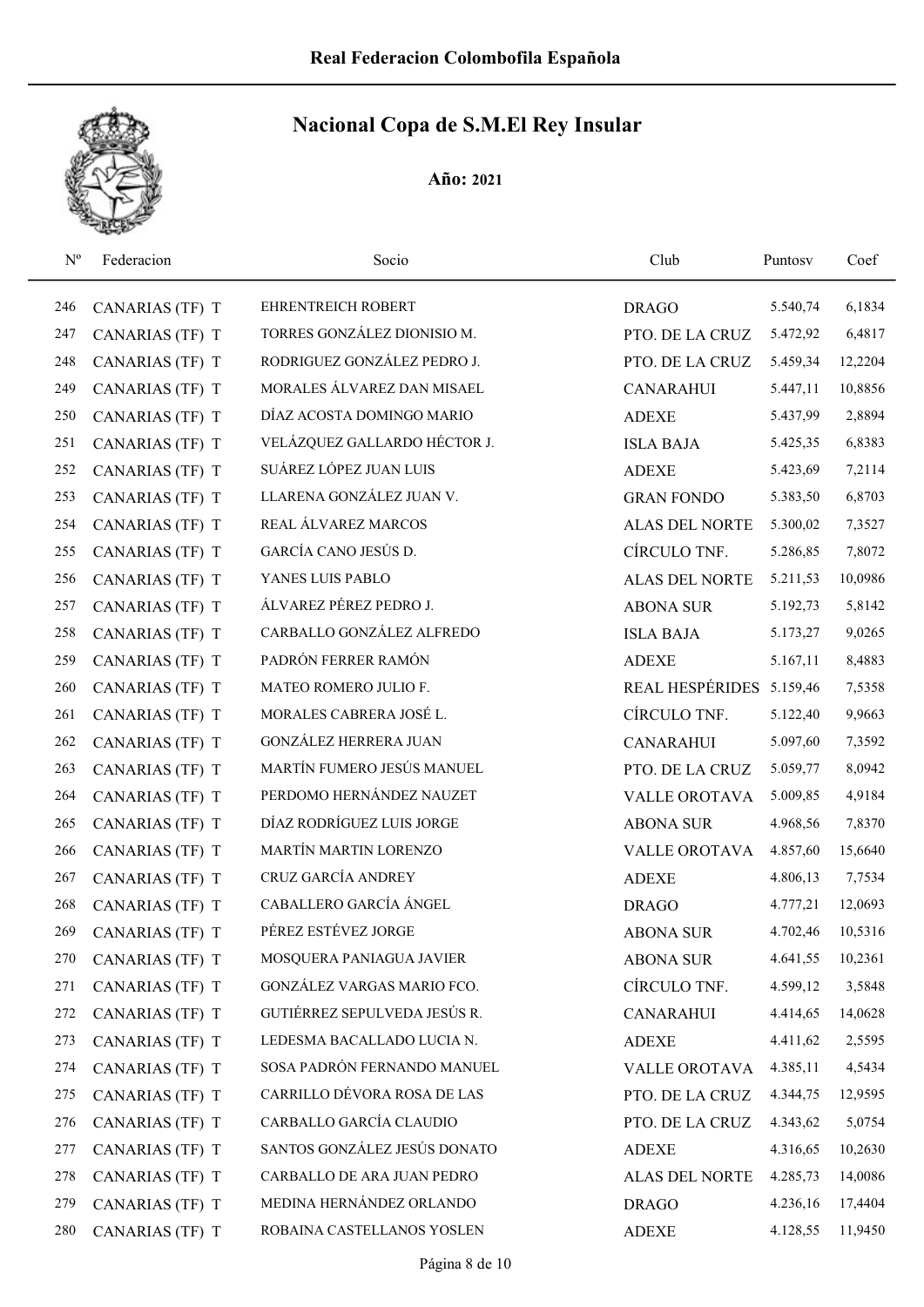| $N^{o}$ | Federacion      | Socio                         | Club                     | Puntosy  | Coef    |
|---------|-----------------|-------------------------------|--------------------------|----------|---------|
| 281     | CANARIAS (TF) T | RODRÍGUEZ ROSQUETE GABRIEL    | <b>DRAGO</b>             | 4.125,19 | 9,1478  |
| 282     | CANARIAS (TF) T | ABRANTE GÓMEZ MIGUEL L.       | <b>ALAS DEL NORTE</b>    | 4.119,63 | 10,4003 |
| 283     | CANARIAS (TF) T | <b>VARGAS MORALES JAVIER</b>  | <b>CANARAHUI</b>         | 3.702,04 | 2,8321  |
| 284     | CANARIAS (TF) T | ALONSO LUNA LESTER EDUARDO    | <b>ADEXE</b>             | 3.686,90 | 10,5594 |
| 285     | CANARIAS (TF) T | ITURRIBARRÍA MARTÍN ÁNGEL     | <b>GRAN FONDO</b>        | 3.607,66 | 11,1540 |
| 286     | CANARIAS (TF) T | GARCÍA DÍAZ JOSÉ              | <b>CULTURAL CHINE</b>    | 3.546,24 | 8,5238  |
| 287     | CANARIAS (TF) T | REYES DÍAZ FELIPE             | <b>VALLE OROTAVA</b>     | 3.497,47 | 4,4503  |
| 288     | CANARIAS (TF) T | MELIÁN FUMERO LUIS ÁNGEL      | PTO. DE LA CRUZ          | 3.437,59 | 5,5142  |
| 289     | CANARIAS (TF) T | HERNÁNDEZ MESA JAVIER         | M. AGUERE                | 3.413,09 | 7,2656  |
| 290     | CANARIAS (TF) T | ROGER VICENT BENOIT           | <b>ADEXE</b>             | 3.360,62 | 5,7695  |
| 291     | CANARIAS (TF) T | RODRÍGUEZ ACHETEN PEDRO M.    | <b>GRAN FONDO</b>        | 3.334,97 | 7,3763  |
| 292     | CANARIAS (TF) T | JORGE RODRÍGUEZ SANTIAGO      | <b>GRAN FONDO</b>        | 3.153,05 | 9,6753  |
| 293     | CANARIAS (TF) T | SUÁREZ GONZÁLEZ ANTONIO       | <b>ADEXE</b>             | 3.093,28 | 10,4458 |
| 294     | CANARIAS (TF) T | HERNÁNDEZ SANABRIA JUAN JOSÉ  | <b>ADEXE</b>             | 3.085,45 | 3,1303  |
| 295     | CANARIAS (TF) T | RAMOS CARTAYA JULIO           | <b>REAL TENERIFE</b>     | 3.081,55 | 9,0134  |
| 296     | CANARIAS (TF) T | RÍOS GÓMEZ FCO. PABLO         | <b>CULTURAL CHINE</b>    | 3.033,50 | 3,7865  |
| 297     | CANARIAS (TF) T | LARA ORTIZ JUAN JOSÉ          | CÍRCULO TNF.             | 3.031,18 | 9,8880  |
| 298     | CANARIAS (TF) T | RODRÍGUEZ MARTÍN DOMINGO      | REAL HESPÉRIDES 2.955,14 |          | 12,1795 |
| 299     | CANARIAS (TF) T | ÁLVAREZ RAMOS SERGIO A.       | <b>REAL TENERIFE</b>     | 2.931,47 | 9,2526  |
| 300     | CANARIAS (TF) T | GÓMEZ DELGADO ELISEO A.       | <b>CANARAHUI</b>         | 2.870,01 | 8,4884  |
| 301     | CANARIAS (TF) T | LUIS RIZO EUGENIO             | <b>DRAGO</b>             | 2.851,76 | 8,5937  |
| 302     | CANARIAS (TF) T | <b>GARCÍA PERDOMO ALISON</b>  | <b>REAL TENERIFE</b>     | 2.762,85 | 3,2052  |
| 303     | CANARIAS (TF) T | PLASENCIA FAGUNDO ANTONIO J.  | CULTURAL CHINE 2.761,05  |          | 2,9785  |
| 304     | CANARIAS (TF) T | ANDRADE GARCÍA FRANCISCO J.   | CULTURAL CHINE 2.698,15  |          | 3,9718  |
| 305     | CANARIAS (TF) T | LÓPEZ CARBALLO RAMÓN          | VALLE OROTAVA            | 2.655,60 | 4,3601  |
| 306     | CANARIAS (TF) T | FERNÁNDEZ PERAZA DOMINGO      | VALLE OROTAVA            | 2.641,84 | 4,1865  |
| 307     | CANARIAS (TF) T | ARTEAGA PUJOL JUAN MARCIAL    | <b>CULTURAL CHINE</b>    | 2.625,76 | 2,1555  |
| 308     | CANARIAS (TF) T | ÁLVAREZ MORALES JOSÉ J.       | PTO. DE LA CRUZ          | 2.604,96 | 1,2604  |
| 309     | CANARIAS (TF) T | SOSA FUENTES FERNANDO         | <b>REAL TENERIFE</b>     | 2.543,93 | 5,1874  |
| 310     | CANARIAS (TF) T | MARTÍN VELÁZQUEZ JESÚS M.     | <b>ISLA BAJA</b>         | 2.441,80 | 0,1435  |
| 311     | CANARIAS (TF) T | RODRÍGUEZ ESCOBAR PEDRO J.    | ALAS DEL NORTE           | 2.237,18 | 6,9239  |
| 312     | CANARIAS (TF) T | <b>GUERRA DE DIOS ANTONIO</b> | <b>ADEXE</b>             | 2.002,90 | 9,8462  |
| 313     | CANARIAS (TF) T | HERRERA PADILLA DIEGO         | <b>GRAN FONDO</b>        | 1.965,71 | 7,6167  |
| 314     | CANARIAS (TF) T | DEL ROSARIO DÍAZ ANDRÉS       | <b>INSP. DAUTE</b>       | 1.864,42 | 1,2467  |
| 315     | CANARIAS (TF) T | AFONSO RODRÍGUEZ MARCOS       | M. AGUERE                | 1.806,83 | 2,0227  |